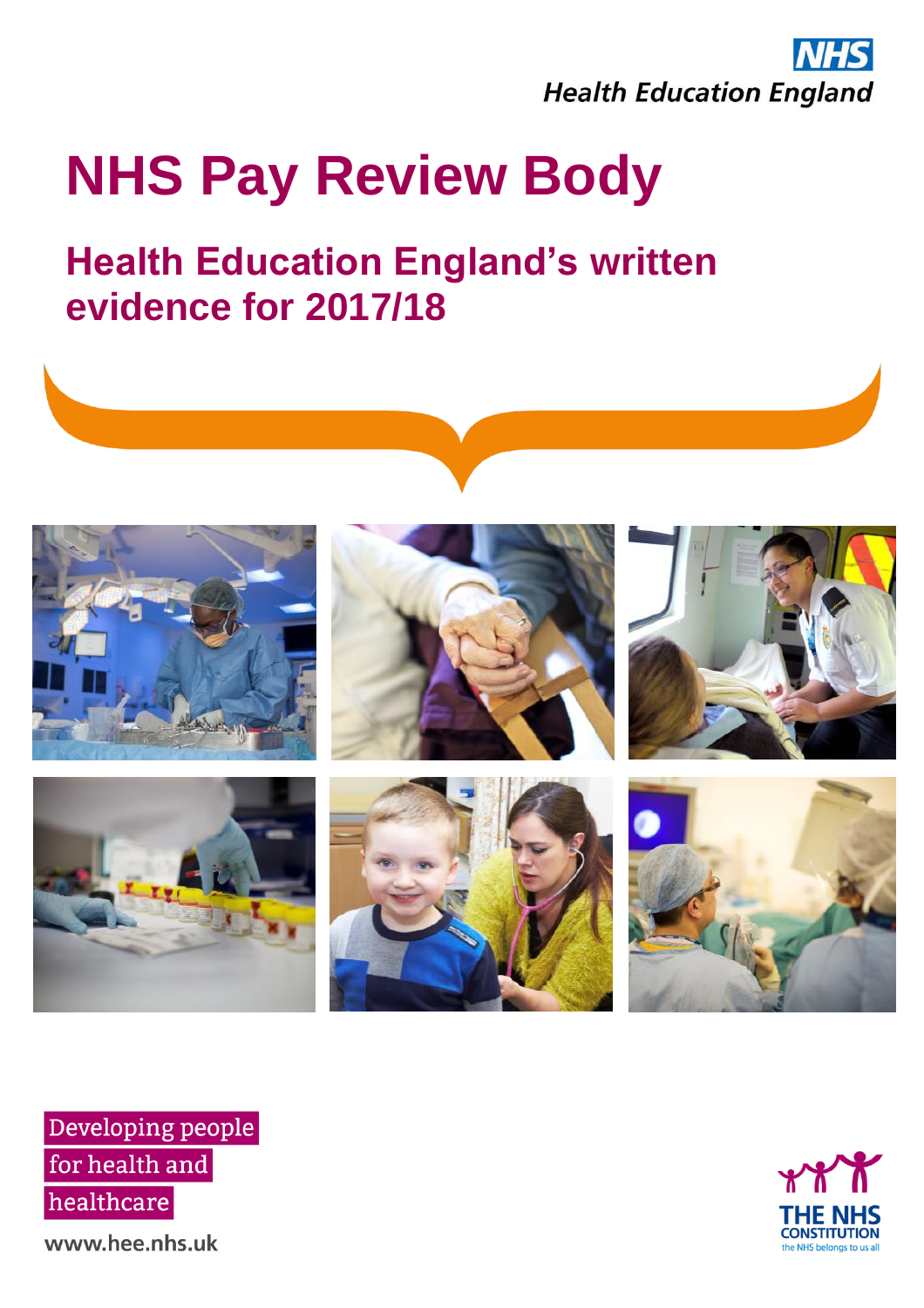# **Background**

- i. Health Education England (HEE) welcomes the opportunity to once again submit evidence to the NHS Pay Review Body (NHSPRB) as part of its national process of gathering evidence from interested parties to inform the recommendations for 2017/18.
- ii. We greatly appreciated the opportunity to meet to review and discuss the handling of the evidence round for 2016 with the Review Body Secretariat earlier in the year. It was also helpful that Ffiona Hesketh, Deputy Director, Office of Manpower Economics, was able to meet with HEE's Chief Executive, Ian Cumming, to discuss HEE's role in supporting the pay review bodies, and the particular value that HEE can add. The session proved helpful in enabling us to reflect further on how we can best support the work of the review bodies going forward.

#### **Health Education England's role**

- iii. HEE exists for one reason only: to help improve the quality of care by ensuring our workforce has the right numbers, skills, values and behaviours to meet the needs of patients. In 2013 we took over the functions of the former strategic health authorities (SHAs) and their Deaneries for workforce planning, education commissioning and education provision. It is the first time that responsibility for all of these functions are within the same body, and by doing so, we aim to improve both national consistency and standards and local leadership and decisions. We recruit doctors and dentists into training and we fund and support the training of a range of multi-professional staff and apprentices. We are also responsible for supporting the NHS Constitution and helping to embed the NHS Values into everyday activity in the NHS.
- iv. We are now in our fourth year as HEE, providing the NHS with a single national body with a ring-fenced budget for commissioning education and training places to secure the future workforce. Our four local education and training boards (LETBs), regionally based and employer-led, provide a single strategic forum for their region in which health care economies can come together to discuss and agree plans and actions on the local workforce.
- v. We operate a single system of dispersed leadership, working together to deliver both local and nationwide success. To achieve this we are proud to also work with:
	- The providers of NHS services who are ultimately responsible for employing, maintaining and developing their staff and the quality of care they provide; and
	- Other organisations such as commissioners, local authorities and higher education providers.
- vi. We also have a wider role on the national stage working with the Department of Health (DH) and other health Arms-Length Bodies (ALBs) and Non-Departmental Public Bodies, including NHS England, NHS Improvement, the Care Quality Commission and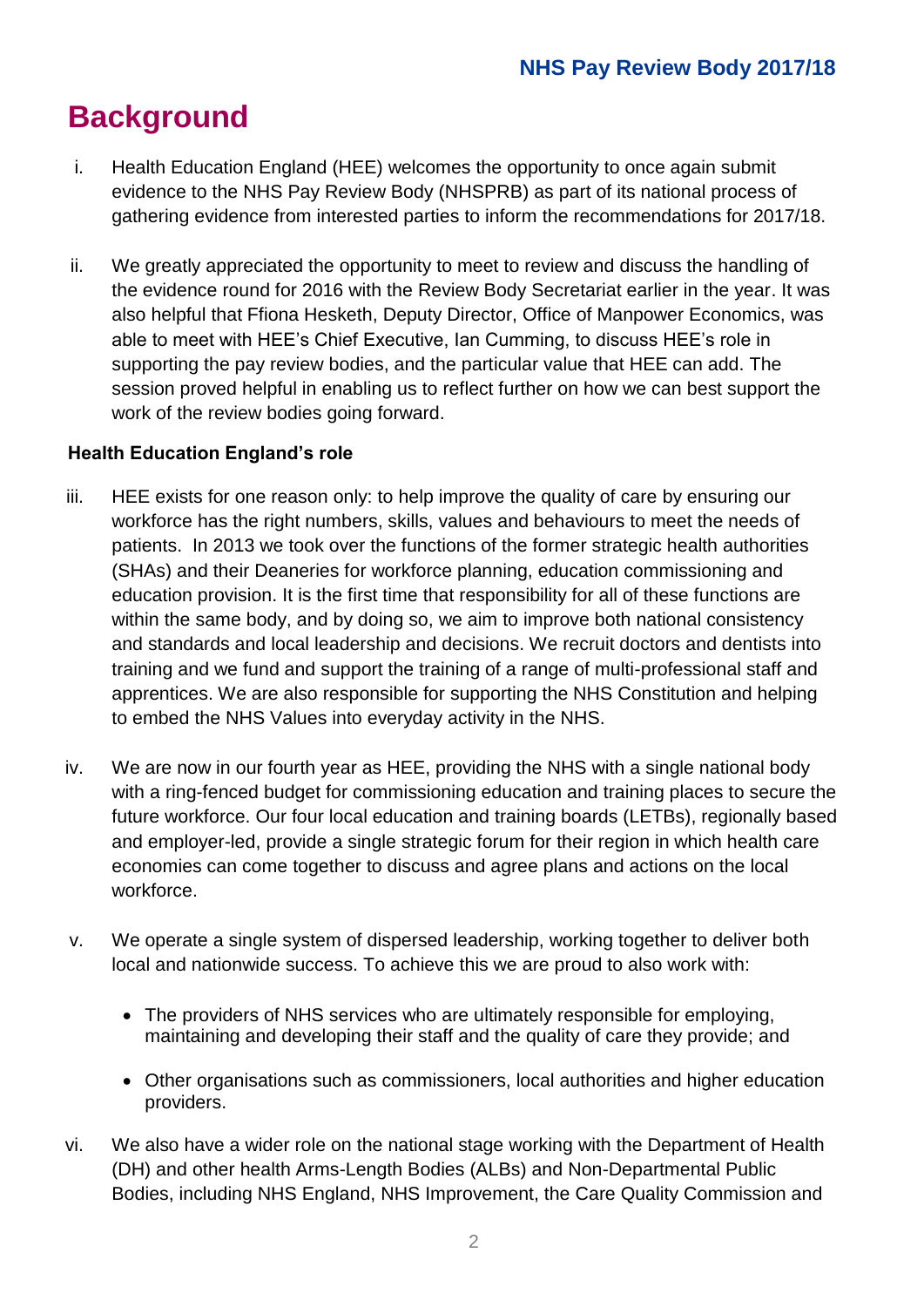# **NHS Pay Review Body 2017/18**

Public Health England. Together, HEE and these organisations have developed the NHS Five Year Forward View<sup>1</sup>. The purpose of the Five Year Forward View is to articulate why change is needed, what that change might look like and how we can achieve it together.

- vii. HEE has now established, for the first time ever in the NHS, a workforce planning process that brings together into one place decisions about:
	- Planning the future medical workforce;
	- Planning the future non-medical workforce;
	- Investment in the education and training of existing staff:
	- Local needs and national priorities; and

1

- National workforce priorities alongside wider system/strategic goals
- viii. Earlier this year we published our third Workforce Plan for England<sup>2</sup>, which set out the investment we are making in education and training programmes for 2016/17. In line with the previous two versions, it sets out the £5bn worth of investment we will make in education and training programmes for the following year. These investments are primarily (though not exclusively) focussed on our core role of ensuring secure future supply.
- ix. This year we have again increased the overall volume of education and training with in excess of 38,000 new training opportunities for nurses, scientists, and therapists, and over 50,000 doctors and dentists in training. We have targeted increases on critical areas such as adult and mental health nursing, paramedics, and physician's associates, whilst in postgraduate medicine there are increases to training posts in General Practice, Emergency Medicine and Clinical Radiology. This training supports continuing strong growth in the number of clinical professional staff both within the NHS and the total number of registered clinical professionals in England. HEE forecasts that as result of this training between 24,000 and 82,000 additional staff could be available to the NHS or other employers by 2020, depending on the extent to which service providers' act to employ output from our programmes and work to retain their existing staff.
- x. The Plan also starts to address the full range of workforce issues facing the Health and Care system, regardless of HEE's own specific responsibilities. In doing so it aims to address the important issues raised in both the National Audit Office and Public Accounts Committee reports on 'Managing the supply of NHS clinical staff in England', and will also reflect on the observations made in the Health Foundation's recent report on workforce policy in the English NHS. In addition to future workforce supply the Plan also therefore considers current workforce shortages and how they may be addressed

<sup>1</sup> The NHS Five Year Forward View, NHS ALBs:<https://www.england.nhs.uk/ourwork/futurenhs/> <sup>2</sup> Investing in People, HEE 2016:

<https://www.hee.nhs.uk/sites/default/files/documents/Workforce%20Plan%20for%20England%202016-17.pdf>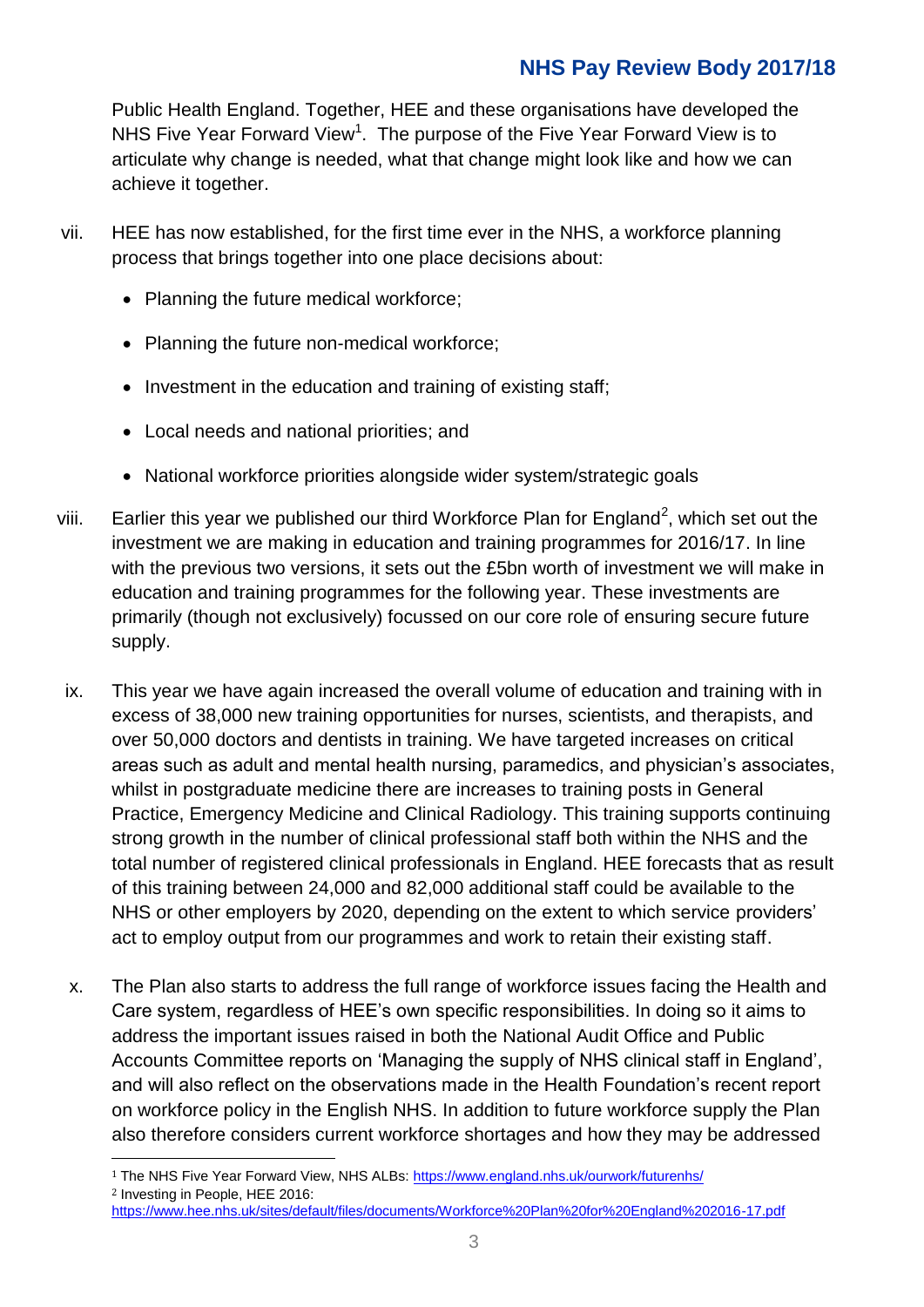# **NHS Pay Review Body 2017/18**

and also builds on the opportunities presented by the Shared Delivery Plan and the new Sustainability and Transformation Plans (STPs) to outline the critical service and workforce transformation agenda.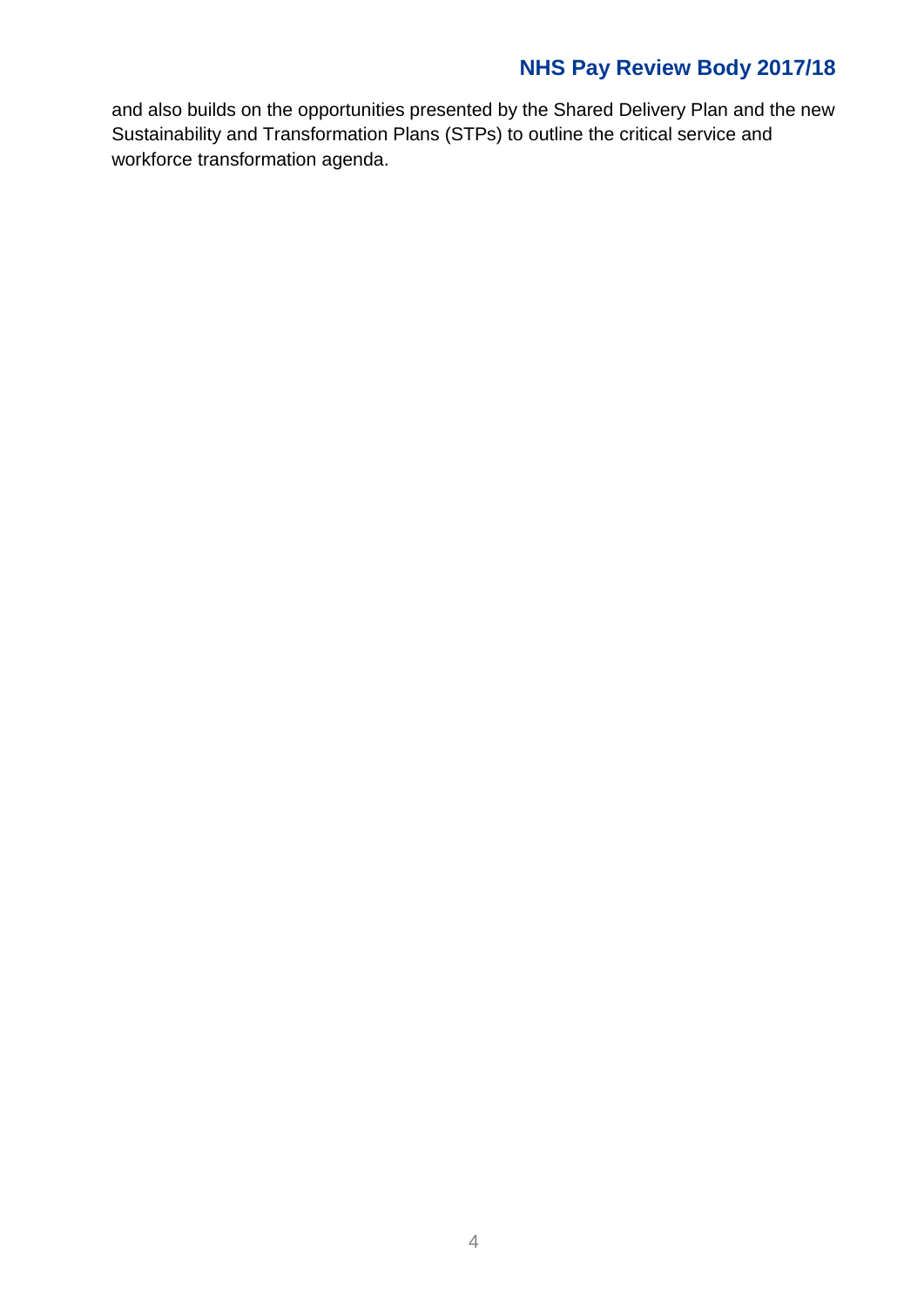# **Evidence relating to non-medical professions on behalf of Health Education England**

## **1. Introduction**

- 1.1 The NHS in England employs directly of the order of 1,138,886 staff in 992,978 whole time equivalent (WTE) posts. Within this, total there are around 560,506 (495,410 WTE) professional qualified staff:
	- 358,755 (319,013 WTE) Registered Nurses and Midwives;
	- 123,662 (107,129 WTE) Allied Health Professionals (including those named as allied health professionals, therapeutic radiography, diagnostic radiography, speech and language therapy, qualified ambulance staff);
	- Of which, Qualified Ambulance Staff were 18,896 (17,919 WTE);
	- 27,078 (24,986 WTE) Health Care Scientists; and
	- 51,011 (44,282 WTE) Other Qualified Staff.
- 1.2 In addition, there are 578,380 (497,568 WTE) providing support services (clinical and non-clinical).
- 1.3 These figures only include those employed directly by NHS; they exclude GP practices.
- 1.4 HEE has no specific formal remit in the area of pay. However, the workforce and labour market intelligence that HEE has developed to inform commissioning decisions, and now to support the Five Year Forward View Sustainable Transformation Planning round, has a clear overlap with the intelligence the NHS Pay Review Body (NHSPRB) requires for its deliberations. Hence, HEE is pleased to submit this evidence to the NHSPRB. Our evidence, and the data supplied, is structured around a specific brief provided by the NHSPRB Secretariat and addresses explicitly the points the Review Body asked us to address and the data we were asked to supply. Within this context, at the request of the NHSPRB, we have been as concise as we think possible while conveying the key points we understand the members of the NHSPRB are interested in.
- 1.5 Our written evidence is structured as follows:
	- Section 2 summarises the HEE approach to non-medical workforce analysis;
	- Section 3 discusses current non-medical workforce supply including an analysis: of 'shortfall from demand' by specialty and geography, and commentary on the proportion of non-medical NHS workforce 'non UK' nationalities and country of origin (from the Nursing and Midwifery Council register); and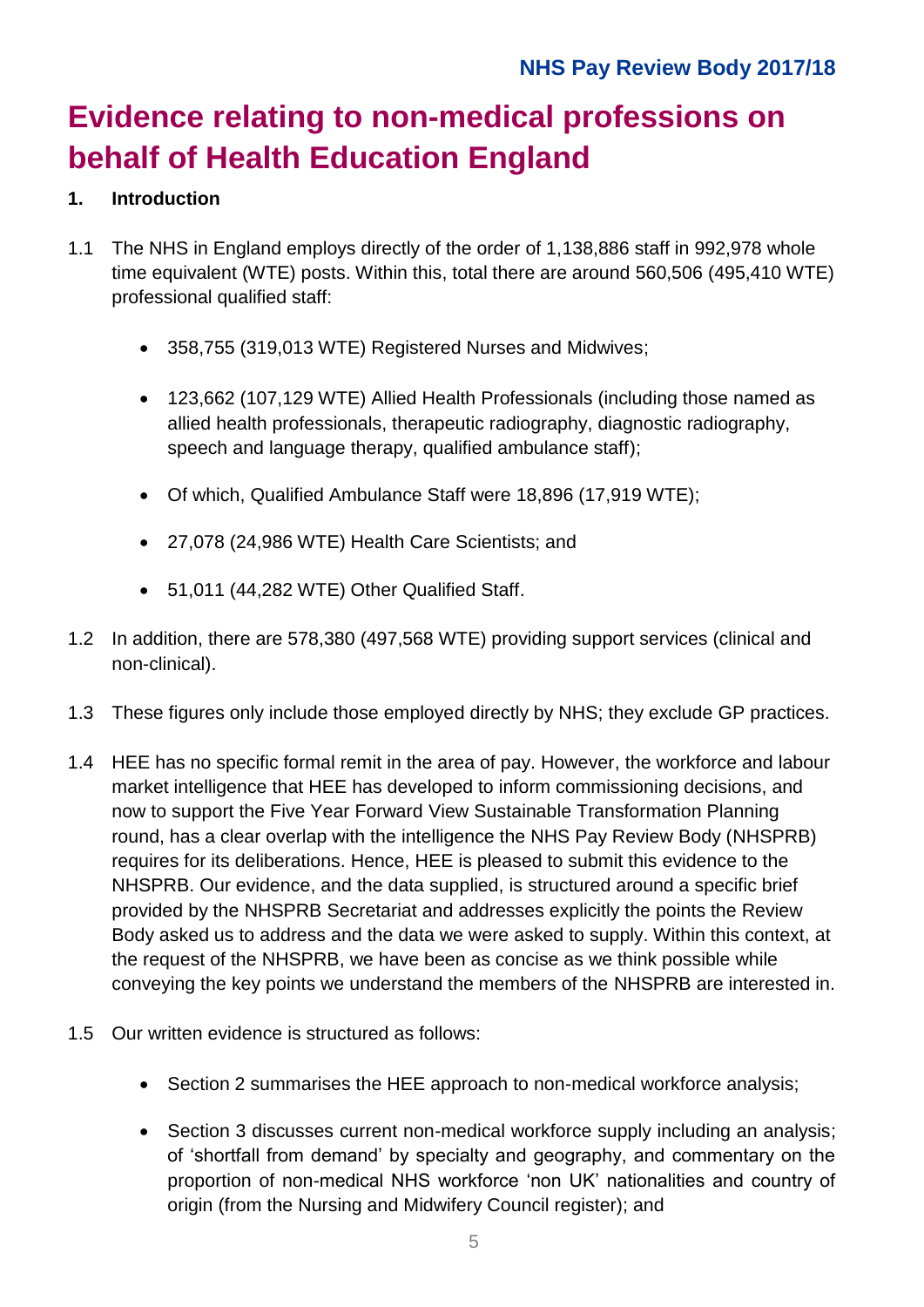- Section 4 outlines the NHS activity relating to apprenticeships.
- 1.6 As noted above HEE has no formal role in determining the pay of the NHS workforce. However our comment is that overall we suggest that, at this stage.
- 1.7 We look forward to the opportunity to address further specific questions at the forthcoming oral evidence session on 15 November 2016.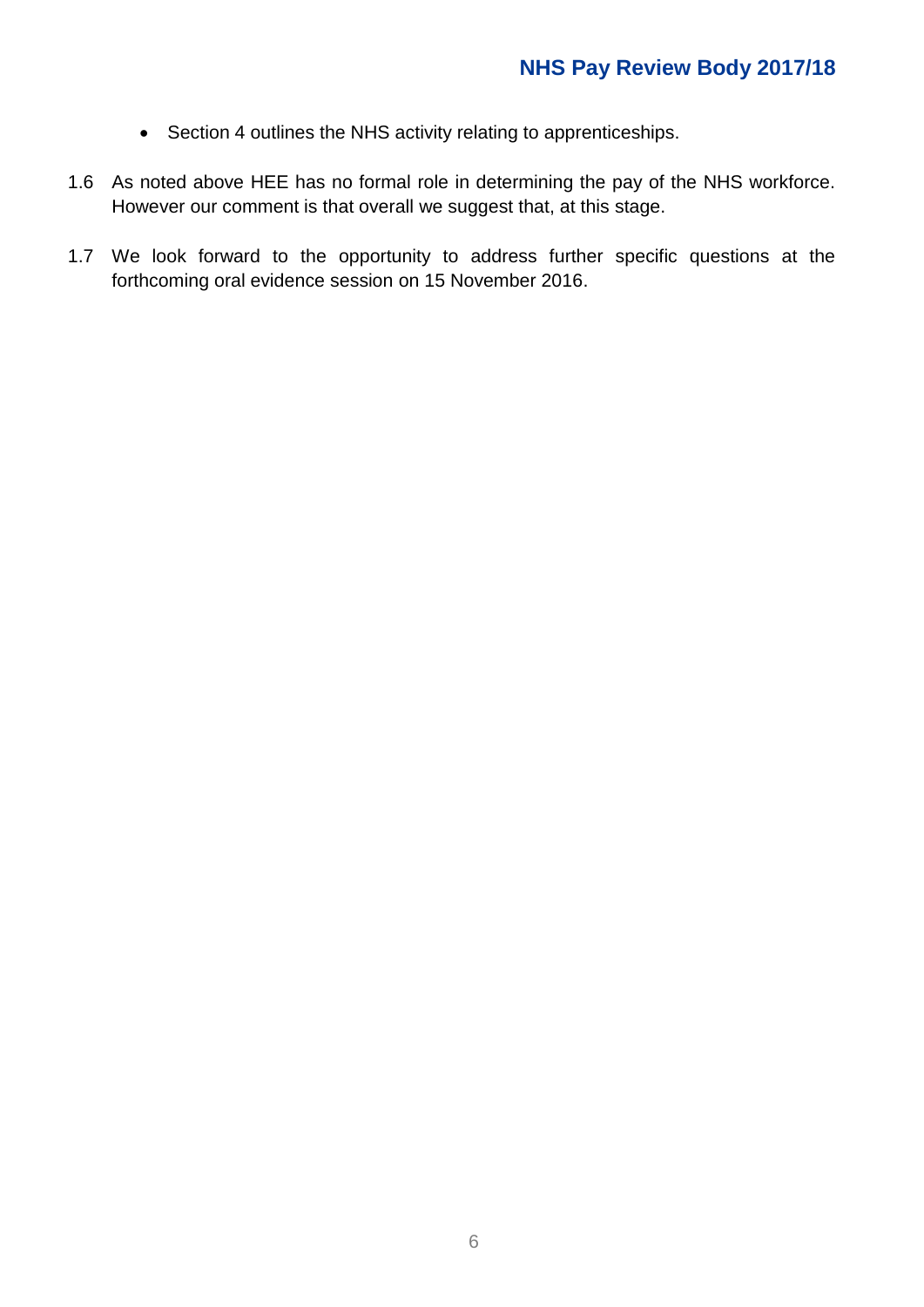#### **2 The HEE Approach to non-medical workforce analysis**

- 2.1 HEE took over some of the functions, and some of the resource, from the Centre for Workforce Intelligence from April 2016. We are currently refining our approach to nonmedical workforce analysis into the following core components as follows:
	- 'Short run' supply forecasts which will set out forecasts of supply for the coming five years at the level of professional group for registered professions. This data will be further analysed by HEE Region and by HEE local area for all but the smallest professional groups. Data will also be available at 'Sustainable Transformation Planning' (STP) footprint level. This data is currently being prepared and will not be available to the system in time for the Review Body submission, but may be available ahead of the NHSPRB report;
	- 'Short run' *provider expressed* demand forecasts. In 2015 HEE collected from providers' current (2015) demand and forecast demand for each of the subsequent five years (i.e. to 2020). In 2016, to date, HEE has collected from providers their current (2016) demand and an *initial* 2017 demand forecast. This later data collection clearly precedes the submission of the outcome from the pan-ALB Sustainable Transformation Planning (STP) process (due in December 2016). HEE is currently analysing the 2016 data and awaiting a decision by the collective Arm's Length Bodies (ALBs) as to whether there will be a further collection of future demand data. Hence, at this stage, HEE cannot provide general comment on the risk of future shortages with a demand context defined by the wider system planning process. We expect to be able to do so early in 2017; and
	- The process for HEE to influence the labour market and/or individual students' decisions (following the change in funding arrangements) is still in development. There are a number of other developments in train which will impact on the workforce supply such as new roles (including the new nursing associate role) and the apprenticeship levy which will open up alternative supply routes. As such, it is not possible to provide a more detailed assessment of long term supply and demand to support HEE's non-medical workforce investment. HEE's approach will develop further as the data improves and techniques to explore long term demand also develop.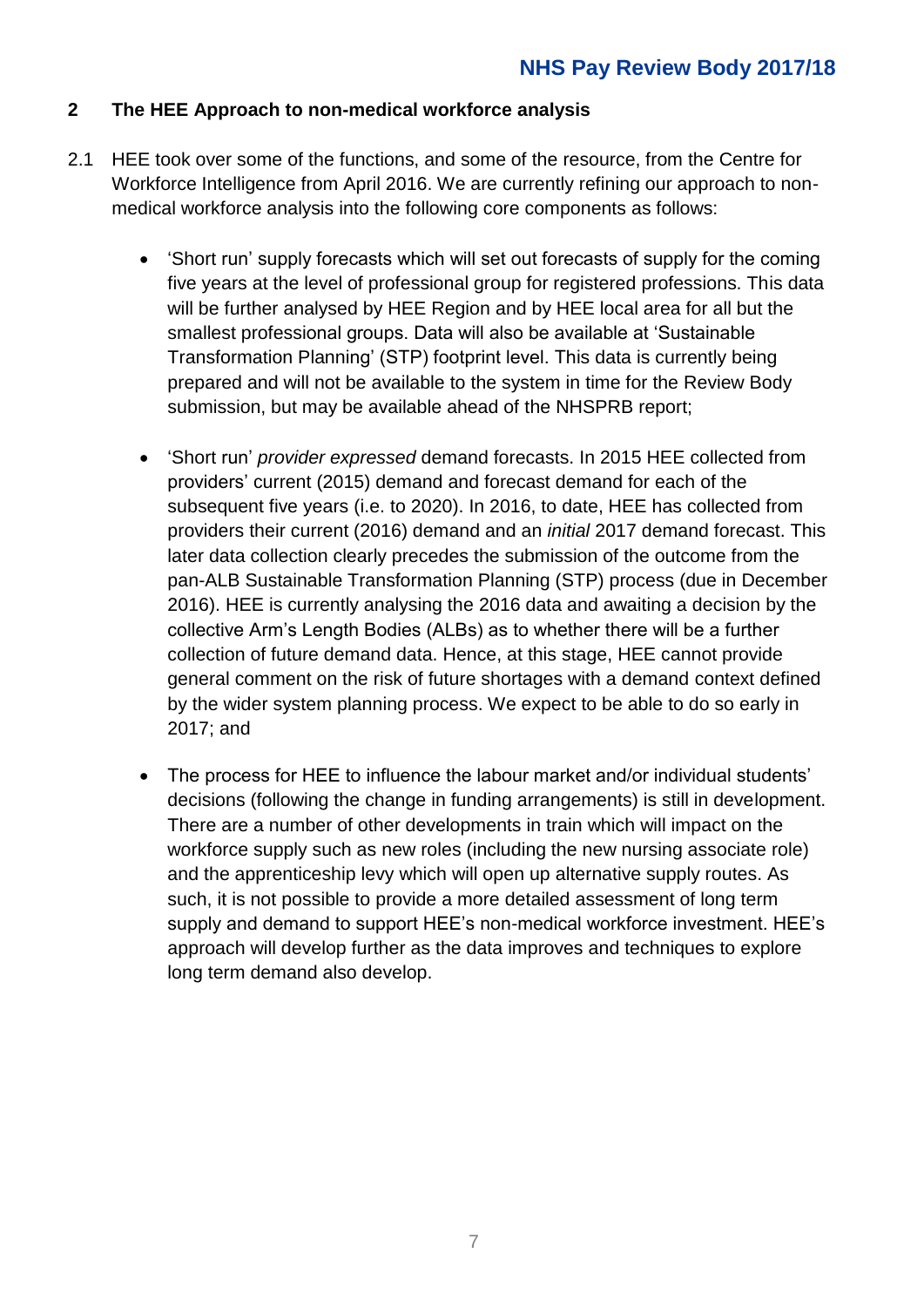### **3 Current workforce supply**

- 3.1 The Review asked HEE specifically to supply data and commentary on 'vacancy rates'. This section addresses that through a 'proxy' measure, described below. For these reasons set out above at this stage the summary analysis here is based on 2015 data.
- 3.2 There are over 420 lines of data collected from employers in our demand forecasting work. The professional groups can range in size from tens to thousands.
- 3.3 Providers were asked to supply information on:
	- The number of staff in post by speciality expressed in WTE. These numbers did not include agency/bank staff temporarily filling substantive posts; and
	- The demand for staff in that professional group expressed in WTE.
- 3.4 Figure 1 below shows:
	- The number of staff (WTE) in each professional group in 2015;
	- The overall England wide 'shortfall' as a percentage of total demand in 2015; and
	- The corresponding shortfall in each of the four HEE regions.
- 3.5 The shortfall rates are coloured are to draw the eye. A shortfall of 6% or less is coloured green, which is not to say it does not present a problem for providers. It is rather that an element of 'labour market friction' is to be expected as staff leave (e.g. retire) and are recruited (from for example e.g. new CCT holders). Shortfalls of between 6 and 10% are coloured amber and those of 10% or more are red.

#### 3.6 *Figure 1: Current provider expressed shortfall from demand for Staff at March 2015*

|                                  | Total Staff in Englan North |      |      |      | Mids & Londo South |      |
|----------------------------------|-----------------------------|------|------|------|--------------------|------|
|                                  | <b>Post</b>                 | d    |      | East | $ n \& SE $        |      |
| <b>Nursing &amp; Midwifery</b>   | 308,635 9.0%                |      | 6.7% | 8.3% | 12.4%              | 9.9% |
| <b>Allied Health Professions</b> | 86,153 6.8%                 |      | 6.0% | 6.0% | 9.3%               | 6.3% |
| of which Qualified               | 37,551                      | 7.3% | 6.3% | 8.3% | 9.2%               | 4.7% |
| <b>Ambulance Staff</b>           |                             |      |      |      |                    |      |
| <b>Healthcare Scientists</b>     | $22,782$ 6.1%               |      | 5.7% | 3.7% | 8.6%               | 6.9% |
| <b>Other Qualified Staff</b>     | 51,306 5.9%                 |      | 5.7% | 9.1% | 5.4%               | 2.1% |

*Source: HEE Workforce returns from providers relating to March 2015*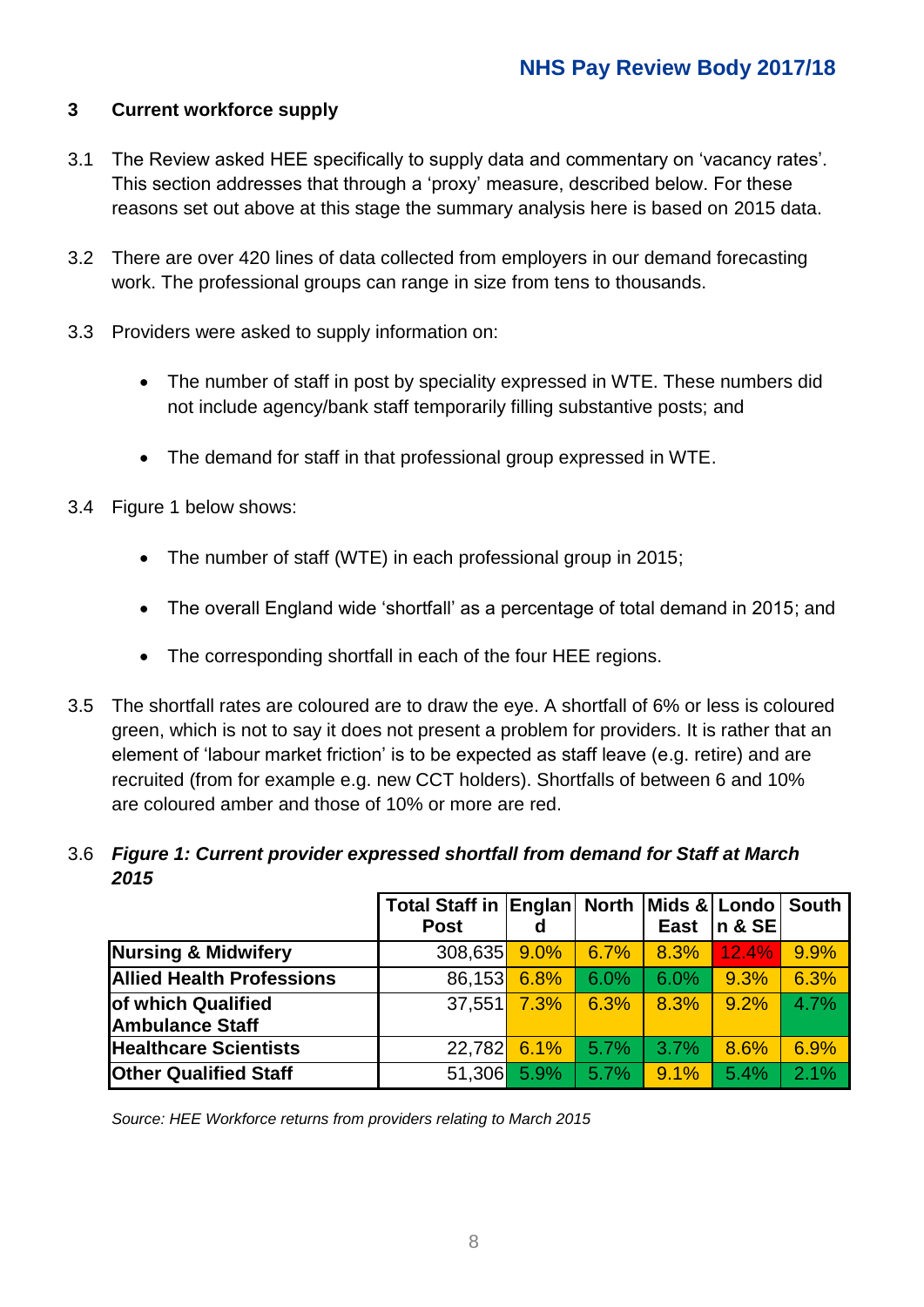#### **Colleagues from the EU and wider overseas**

- 3.7 Figure 2 below summarises the proportion of non-medical staff recorded in ESR with UK, EU and overseas (outside of EU nationalities).
- 3.8 *Figure 2: Components of the non-medical workforce and world region of nationality - whole time equivalents*



*Source: Electronic Staff Record – nationality field*

- 3.9 Figure 3 below summarises the proportion of Nursing and Midwifery staff recorded in the Electronic Staff Record (ESR) with NMC registration. Nationality of the other professional groups is not available from HCPC registration data held in ESR.
- 3.10 *Figure 3: Components of the non-medical workforce and world region of nationality - whole time equivalents*



*Source: Electronic Staff Record – nationality sourced from NMC PIN*